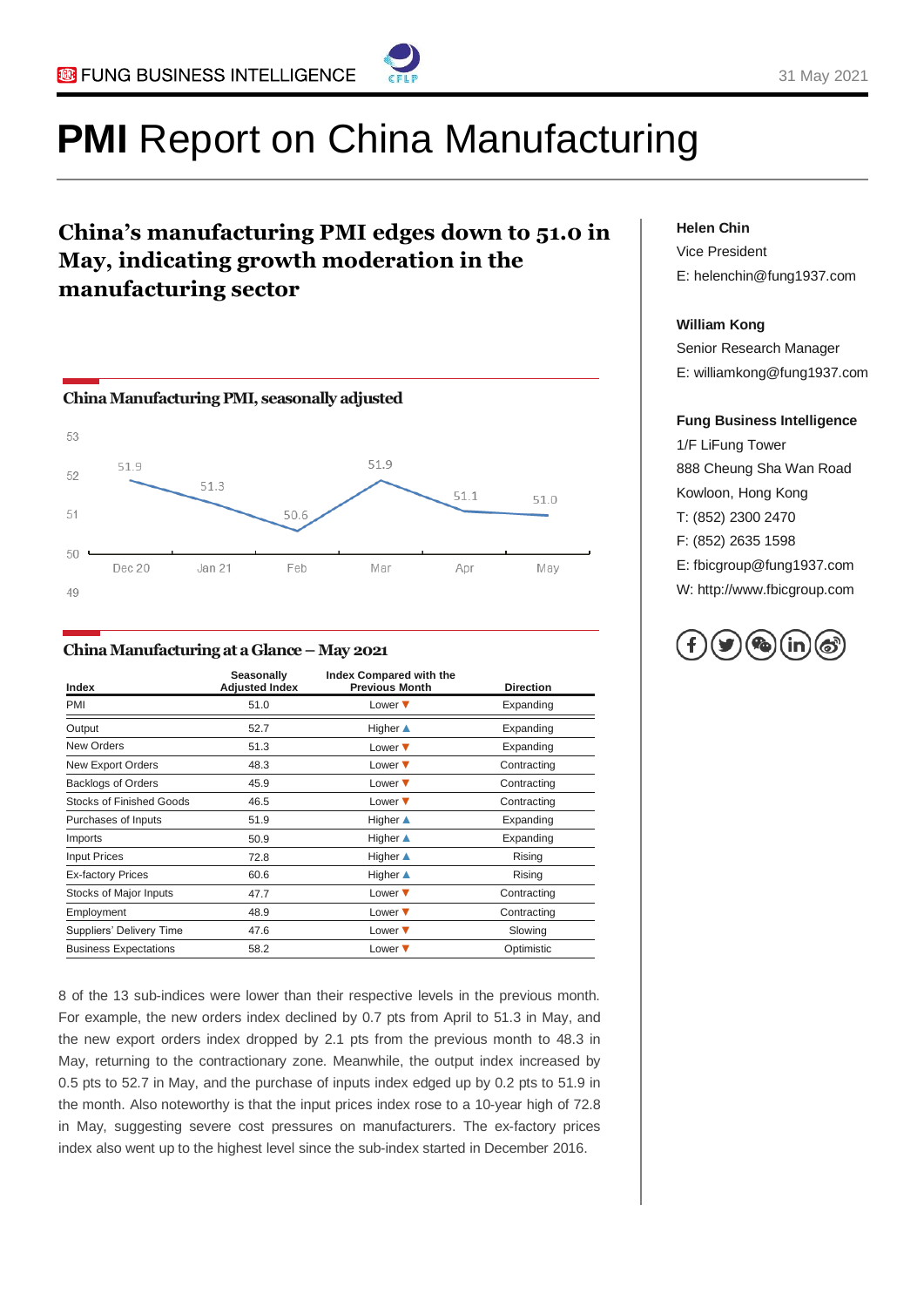By size of enterprises, the PMI of 'large enterprises' edged up to 51.8 in May from 51.7 in April. The PMI of 'medium enterprises' rose to 51.1 in May from 50.3 in April. Meanwhile, the PMI of 'small enterprises' fell to 48.8 in May from 50.8 in April.

The output index came in at 52.7 in May, up from 52.2 in April. The output indices of 'large enterprises' and 'medium enterprises' remained above the critical 50-mark, registering 53.8 and 53.2 respectively in May. Meanwhile, the output index of 'small enterprises' dropped below 50, registering 49.6 in the month.

The new orders index came in at 51.3 in May, down from 52.0 in April. By size of enterprises, the new orders indices of 'large enterprises' and 'medium enterprises' stayed above the neutral level of 50, registering 52.2 and 52.4 respectively in May. Meanwhile, the new orders index of 'small enterprises' returned to the contractionary zone, registering 47.7 in May.

The new export orders index dropped to 48.3 in May from 50.4 in April. The new export orders indices of 'large enterprises', 'medium enterprises' and 'small enterprises' were all below the neutral level of 50, registering 48.7, 49.1 and 44.2 respectively in May.

The backlogs of orders index came in at 45.9 in May, down from 46.4 in April. The backlogs of orders indices of 'large enterprises', 'medium enterprises' and 'small enterprises' all remained below the critical 50-mark, registering 46.8, 46.1 and 43.6 respectively in May.

The stocks of finished goods index was 46.5 in May, down from 46.8 in April. The stocks of finished goods indices of 'large enterprises', 'medium enterprises' and 'small enterprises' all remained in the contractionary zone, registering 46.4, 46.1 and 47.3 respectively in May.

The purchases of inputs index went up to 51.9 in May from 51.7 in April. The purchases of inputs indices of 'large enterprises' and 'medium enterprises' were in the expansionary zone, registering 53.8 and 51.4 respectively in May. Meanwhile, the purchases of inputs index of 'small enterprises' dropped below 50, registering 48.2 in the month.

The imports index rose to 50.9 in May from 50.6 in April. The imports indices of 'large enterprises' and 'medium enterprises' remained above the critical 50-mark, registering 50.7 and 52.1 in May. Meanwhile, the imports index of 'small enterprises' stayed below 50, registering 49.1 in the month.

The input prices index surged to 72.8 in May from 66.9 in April. The input prices indices of 'large enterprises', 'medium enterprises' and 'small enterprises' all remained above the critical 50-mark, registering 74.7, 72.5 and 69.0 respectively in May.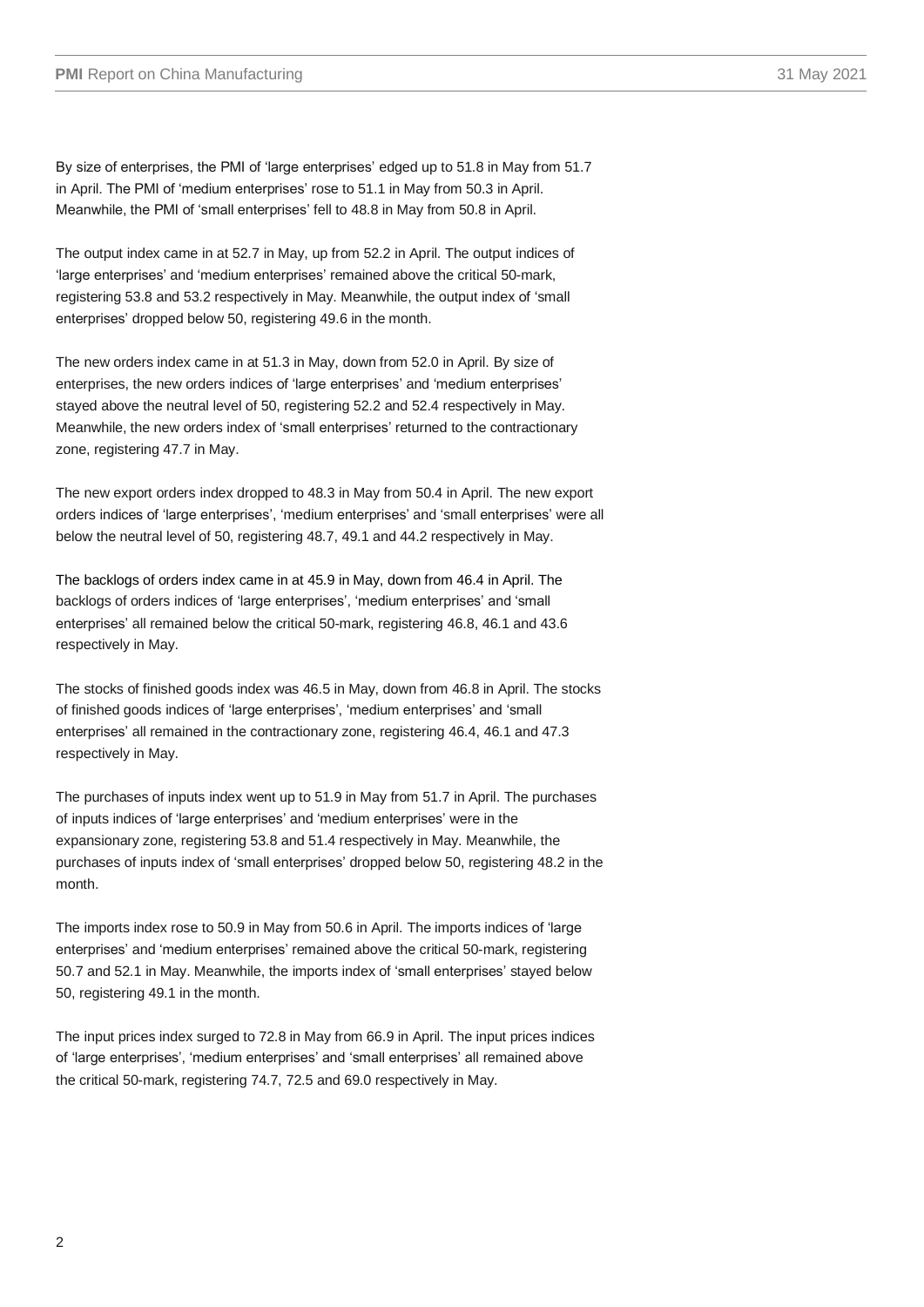The ex-factory prices index came in at 60.6 in May, up from 57.3 in April. <sup>1</sup> The ex-factory prices indices of 'large enterprises', 'medium enterprises' and 'small enterprises' all remained in the expansionary zone, registering 62.5, 59.6 and 57.4 respectively in May.

The stocks of major inputs index came in at 47.7 in May, down from 48.3 in April. The stocks of major inputs indices of 'large enterprises', 'medium enterprises' and 'small enterprises' were all below the critical 50-mark, registering 48.5, 47.0 and 46.9 respectively in May.

The employment index was 48.9 in May, down from 49.6 in April. The employment index of 'large enterprises', 'medium enterprises' and 'small enterprises' were all in the contractionary zone, registering 49.7, 48.2 and 48.1 respectively in May.

The suppliers' delivery time index came in at 47.6 in May, down from 48.7 in April. A reading above 50 implies faster delivery; below 50, slower delivery. The suppliers' delivery time indices of 'large enterprises', 'medium enterprises' and 'small enterprises' registered 47.1, 48.2 and 47.9 respectively in May.

The business expectations index went down slightly to 58.2 in May from 58.3 in April.<sup>2</sup> The business expectations indices of 'large enterprises', 'medium enterprises' and 'small enterprises' were 58.8, 58.8 and 56.0 respectively in May.

<sup>1</sup> The ex-factory prices index has been published since January 2017.

<sup>2</sup> Since January 2017, a new method of seasonal adjustment to the business expectations index has been adopted; and accordingly, the historical readings of the index have been revised.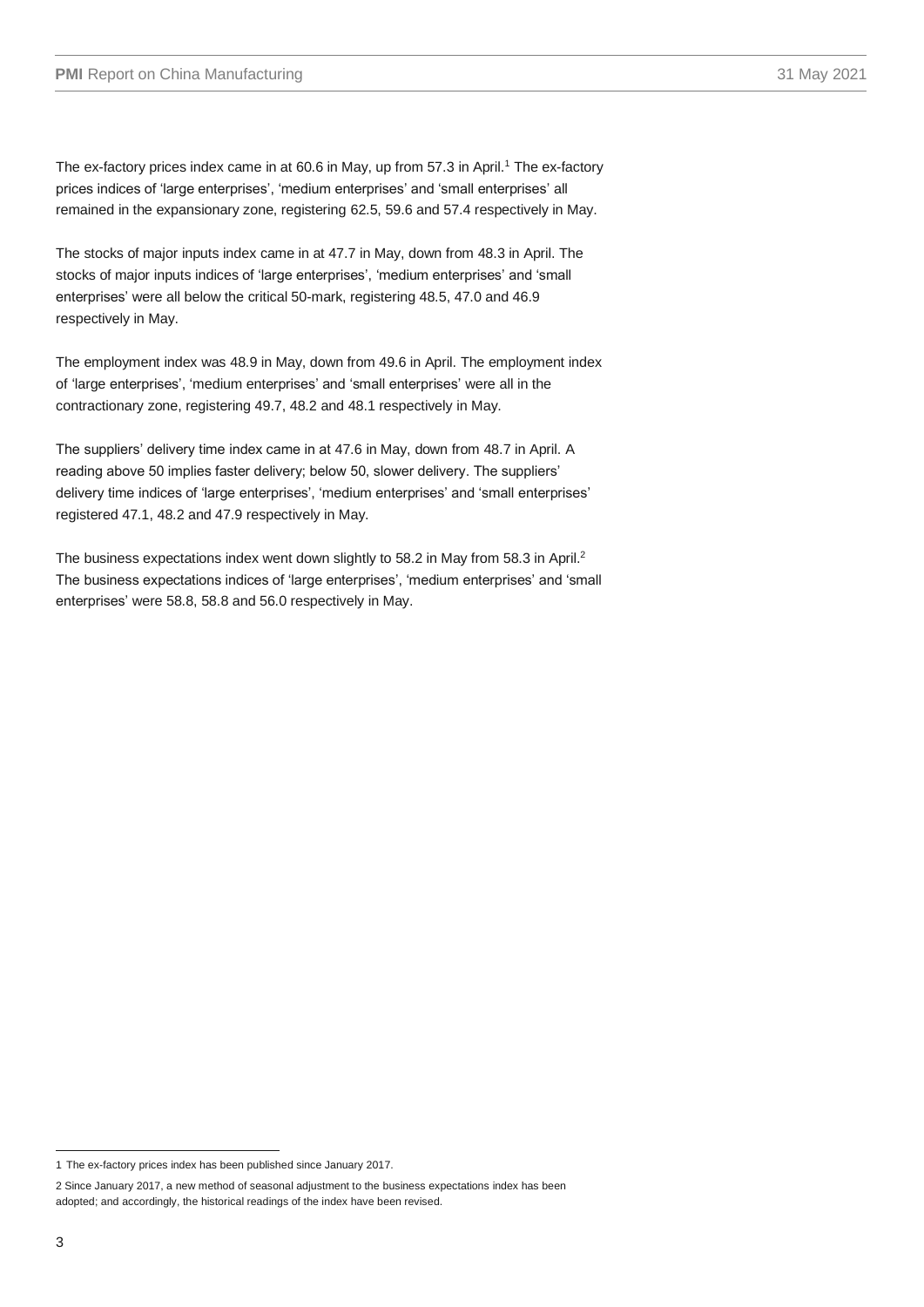# **CFLP**

#### **中國物流與採購聯合會**

China Federation of Logistics & Purchasing (CFLP) is the logistics and purchasing industry association approved by the State Council. CFLP's mission is to push forward the development of the logistics industry and the procurement businesses of both government and enterprises, as well as the circulation of factors of production in China. The government authorizes the CFLP to produce industry statistics and set industry standards. CFLP is also China's representative in the Asian-Pacific Logistics Federation (APLF) and the International Federation of Purchasing and Supply Management (IFPSM).

### **NBS**

#### **國家統計局**

The National Bureau of Statistics (NBS), an agency directly under the State Council in China, is in charge of the country's statistics. It is responsible for formulating statistical policies and establishing the national statistical system, drafting and enforcing the statistical laws and regulations, setting up and improving the national economic accounting system, conducting censuses, as well as making statistical analyses and forecasts of the macroeconomy, social development, scientific advancement, resources and environment.

# **China Manufacturing PMI**

#### **中國製造業採購經理指數**

China Manufacturing Purchasing Managers' Index (PMI) provides an early indication each month of economic activities in the Chinese manufacturing sector. It is jointly published by China Federation of Logistics & Purchasing (CFLP) and the National Bureau of Statistics (NBS). Fung Business Intelligence is responsible for drafting and disseminating the English PMI report.

Every month questionnaires are sent to 3,000 manufacturing enterprises all over China. The data presented herein is compiled from the enterprises' responses about their purchasing activities and supply situations. CFLP makes no representation regarding the data collection procedures, nor does it disclose any data of individual enterprises. The PMI should be compared to other economic data sources when used in decision-making.

3,000 manufacturing enterprises in 31 industries from Eastern, Northeastern, Central and Western China are surveyed. The sampling of the enterprises involves the use of Probability Proportional to Size Sampling (PPS), which means the selection of enterprises surveyed is largely based on each industry's contribution to GDP, and the representation of each geographical region.

There are 13 sub-indicators in the survey: Output, New Orders, New Export Orders, Backlogs of Orders, Stocks of Finished Goods, Purchases of Inputs, Imports, Input Prices, Stocks of Major Inputs, Ex-factory Prices, Employment, Suppliers' Delivery Time and Business Expectations. An index reading above 50 indicates an overall positive change in a sub-indicator; below 50, an overall negative change.

The PMI is a composite index based on the seasonally adjusted indices for five of the subindicators with varying weights: New Orders—30%; Output—25%; Employment—20%; Suppliers' Delivery Time—15%; and Stocks of Major Inputs—10%. A PMI reading above 50 indicates an overall expansion in the manufacturing sector; below 50, an overall contraction.

Currently there are more than twenty countries and regions conducting the PMI survey and compilation, based on an internationally standardized methodology.